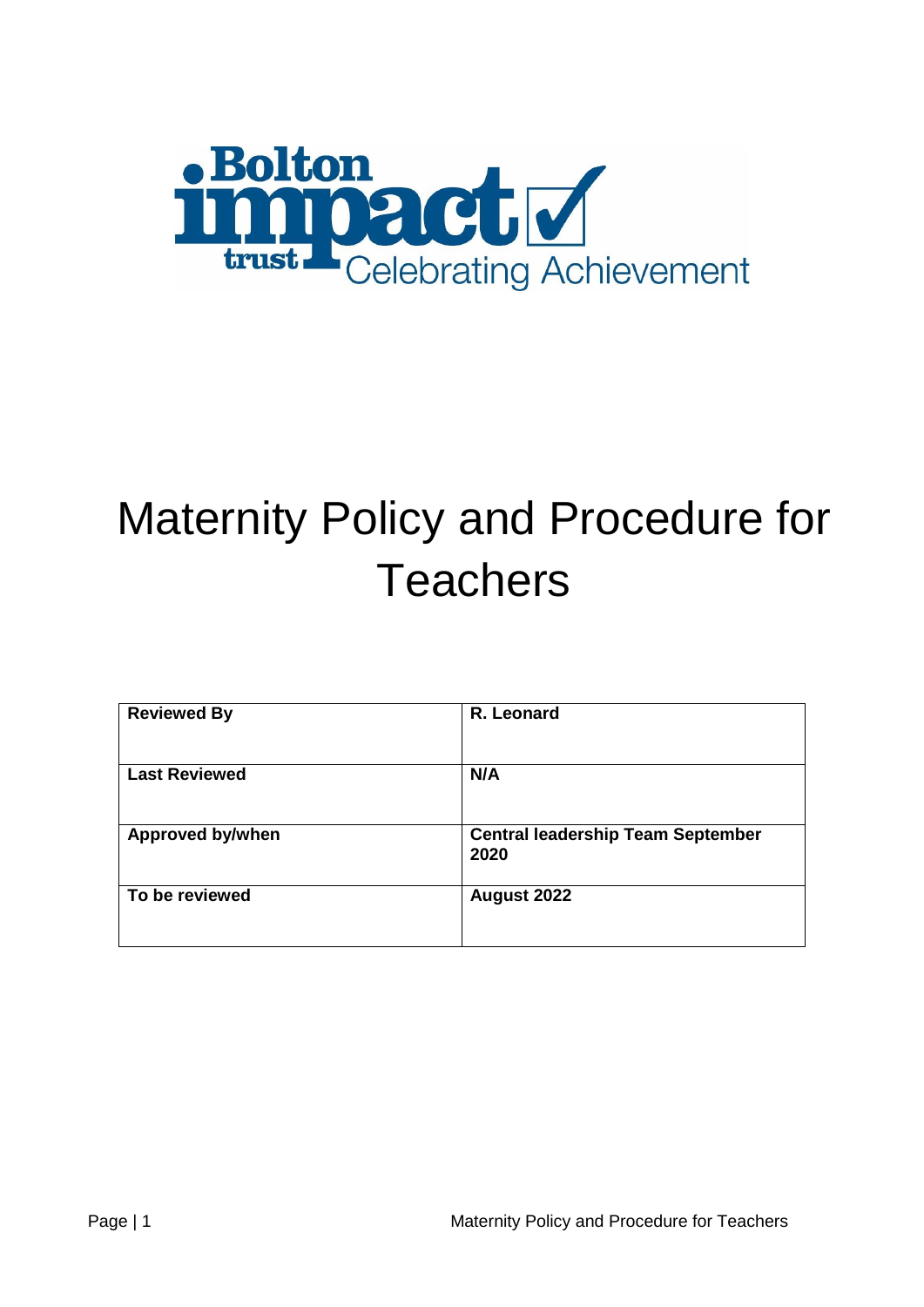| <b>Document Control</b>      |                                                                                                                                                                                                                                                                                                |  |
|------------------------------|------------------------------------------------------------------------------------------------------------------------------------------------------------------------------------------------------------------------------------------------------------------------------------------------|--|
| Title                        | Maternity Policy & Procedure for Teachers                                                                                                                                                                                                                                                      |  |
| Amendments                   | Separate policy for teachers and support staff                                                                                                                                                                                                                                                 |  |
| Related<br>Policies/Guidance | Conditions of Service for School Teachers in England and Wales (August<br>$2000$ ,<br>Employment Rights Act 1996, Employment Relations Act 1999,<br>Employment Act 2002, Work and Families Act 2006, other "family friendly"<br>policies,<br>Attendance Management Policy, Equalities guidance |  |
| <b>Review</b>                | Every 2 years September 2022                                                                                                                                                                                                                                                                   |  |
| Author                       | HR and People, One Education Ltd                                                                                                                                                                                                                                                               |  |
| Date adopted                 | September 2020                                                                                                                                                                                                                                                                                 |  |

**Equality Statement**: - Under the public sector equality duty (PSED), all schools/academies must have due regard to the need to eliminate discrimination, harassment and victimisation and any other conduct prohibited by the Equality Act 2010; to advance equality of opportunity between those who share a relevant protected characteristic and those who do not share it and to foster good relations across all protected characteristics. This means schools/academies must take-into-account equality considerations when policies are being developed, adopted and implemented.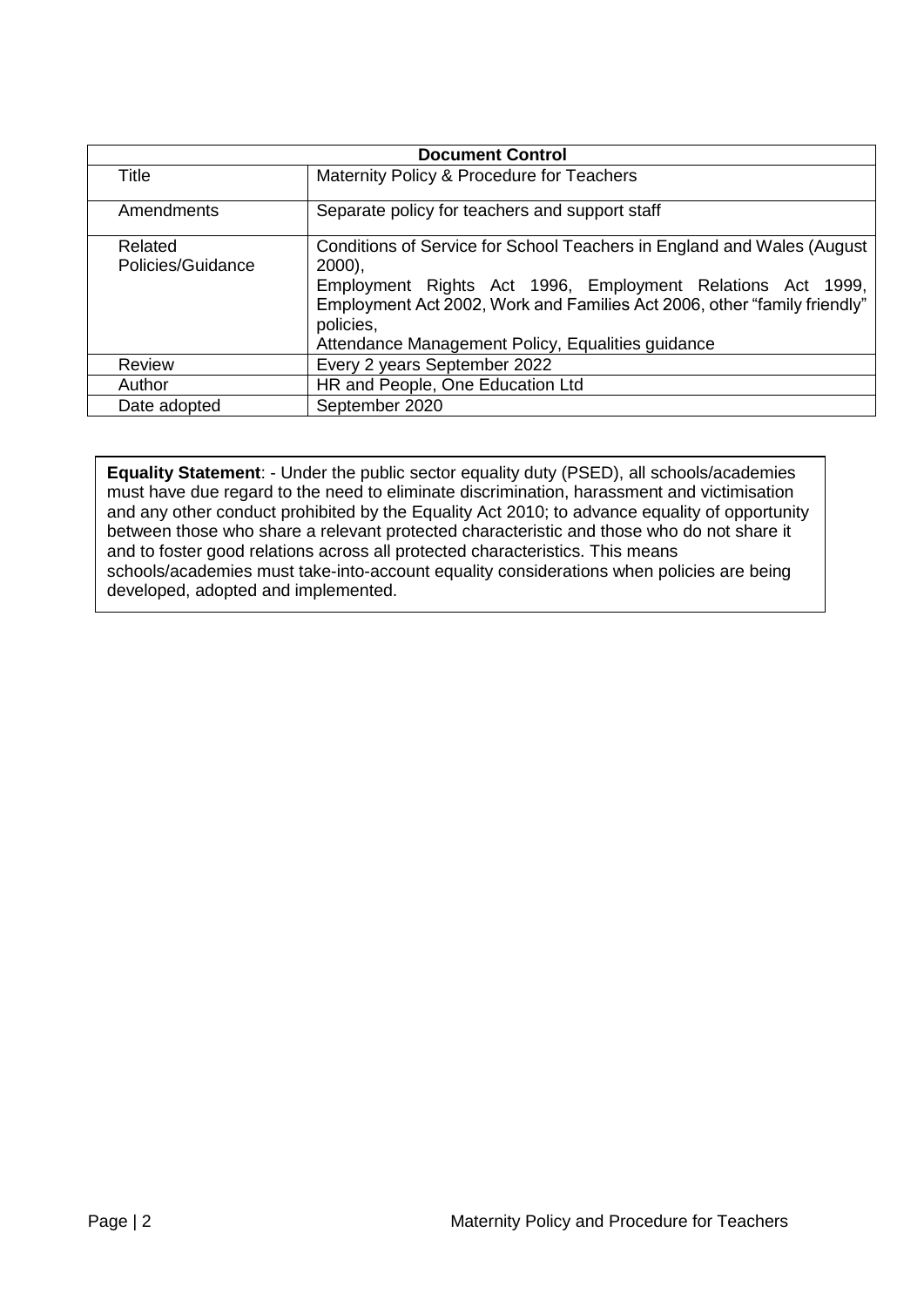## **Contents**

| 1.          |   |
|-------------|---|
|             |   |
|             |   |
|             |   |
|             |   |
|             |   |
|             |   |
|             |   |
|             |   |
|             |   |
|             |   |
|             |   |
|             |   |
|             |   |
|             |   |
|             |   |
|             |   |
|             |   |
|             |   |
|             |   |
|             |   |
|             |   |
|             |   |
|             |   |
| 7. Absences | 9 |
|             |   |
|             |   |
|             |   |
|             |   |
|             |   |
|             |   |
|             |   |
|             |   |
|             |   |
|             |   |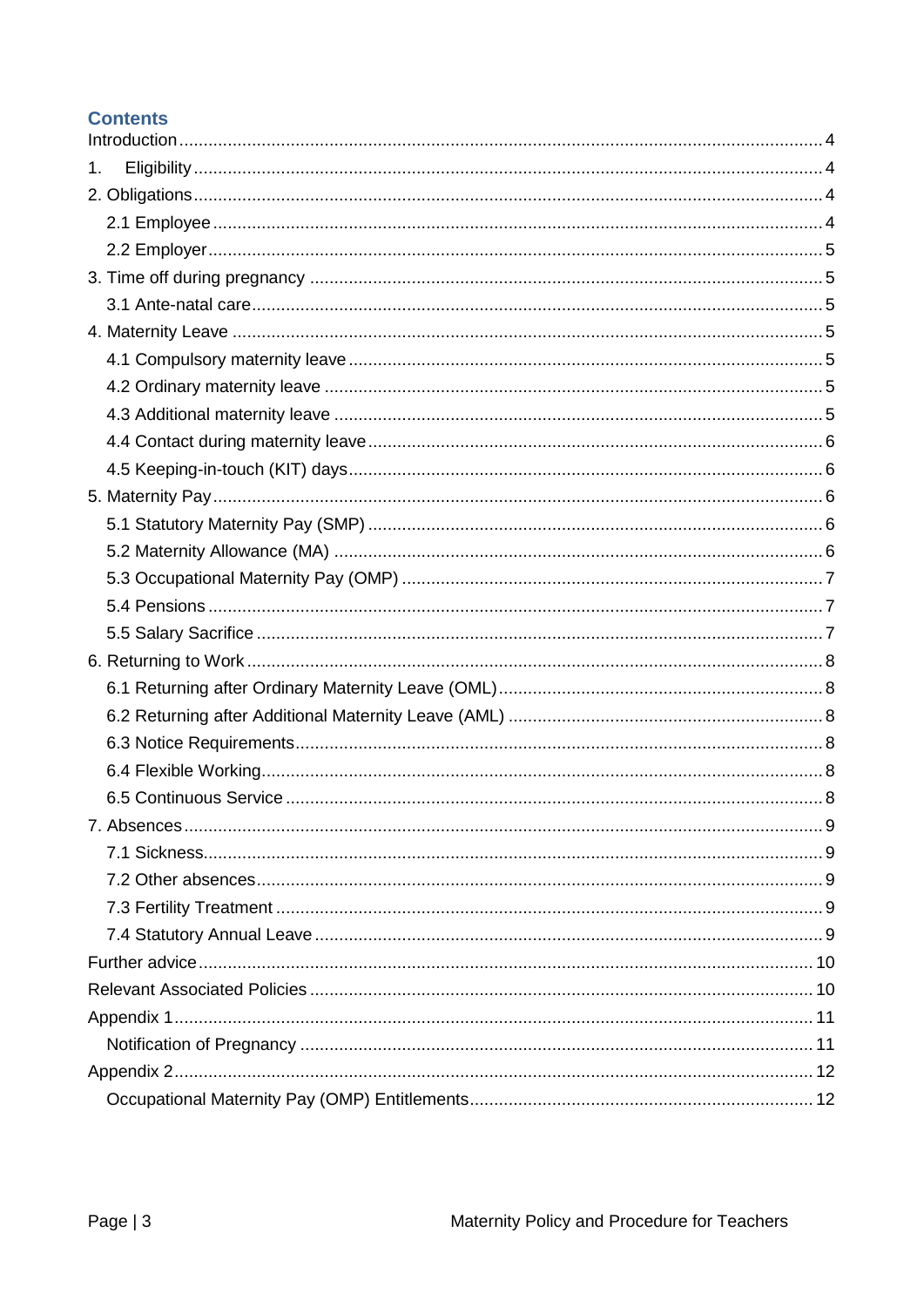# <span id="page-3-0"></span>Introduction

This policy applies to all teachers employed in maintained schools and those to whom the Conditions of Service for School Teachers in England and Wales (the "Burgundy Book") apply. This includes teachers employed in academies and free schools who were subject to transfer under TUPE Regulations unless alternative terms and conditions have since been agreed. It may also be adopted for use in schools such as academies and free schools where the conditions of the Burgundy Book are being applied.

The document is divided into 7 main sections covering:

- 1. [Eligibility](#page-3-1)
- 2. [Obligations](#page-3-2)
- 3. [Antenatal](#page-4-1)
- 4. [Maternity Leave](#page-4-3)
- 5. [Pay](#page-5-2)
- 6. [Returning to Work](#page-7-0)
- 7. [Absences](#page-8-0)

Under the policy, 'childbirth' means the birth of a living child or the birth of a child whether living or dead after 24 weeks of pregnancy.

## <span id="page-3-1"></span>1. Eligibility

All teachers who are pregnant are entitled to maternity leave irrespective of length of service or hours worked each week. Benefits may vary depending on length of service, hours and/or pay.

# <span id="page-3-4"></span><span id="page-3-2"></span>2. Obligations

#### <span id="page-3-3"></span>2.1 Employee

In order to be eligible for maternity leave the employee must:

- Continue to be employed (whether or not at work) immediately before the start of the maternity absence
- Notify the school in writing (see [Appendix 1\)](#page-10-0) as soon as practicable but no later than the 15<sup>th</sup> week before the expected week of childbirth (EWC):
	- $\checkmark$  that she is pregnant;
	- $\checkmark$  of the expected week of childbirth;
	- $\checkmark$  when she proposes to commence her maternity leave.
- Forward the **MATB1 Certificate** (issued by the doctor or certified midwife stating the date on which the baby is due) to the school. (The earliest this can be issued is 20 weeks before the EWC).
- Not remain at work if certified medically unfit to do so.

If an employee wishes to change the date on which her leave starts she must give 28 days' notice in writing. The school must write to the employee within 28 days to confirm the new expected date of return to work.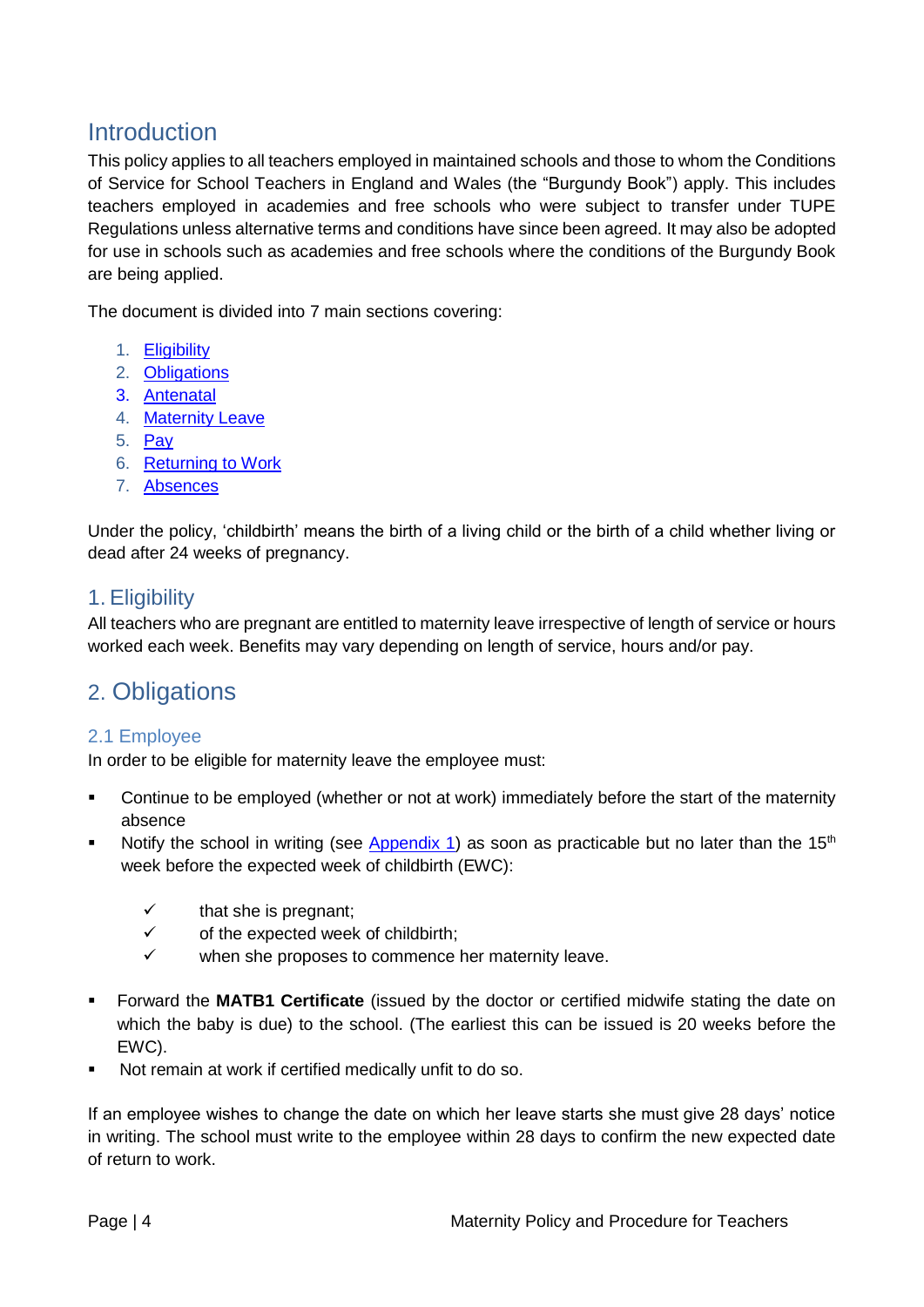#### <span id="page-4-0"></span>2.2 Employer

Within 28 days of the initial notification from the teacher the school must write to her informing of:

- $\checkmark$  her rights to maternity leave and her return to work obligations;
- $\checkmark$  confirmation of the start and end of the maternity period;
- $\checkmark$  the pay entitlement during the period of maternity leave;
- $\checkmark$  the expected date of the employee's return to work.

There is a legal obligation under the Management of Health and Safety at Work Regulations 1999 for an employer to assess any risks to a pregnant employee and her unborn child. As such the school should undertake or arrange a **risk assessment** within the first 4 weeks of notification of pregnancy and review it every 4 weeks (or earlier should it be required) until the employee begins maternity leave. If risks are identified, the assessor should notify the employee and:

- $\checkmark$  remove the element of the job that is causing the risk, if this is possible;
- $\checkmark$  explore the possibility of alternative work in consultation with the employee; or
- $\checkmark$  arrange for the employee to take paid leave if no suitable alternative work can be found.

### <span id="page-4-1"></span>3. Antenatal Care

#### <span id="page-4-2"></span>3.1 time off during pregnancy

Employees are entitled to a reasonable amount of paid time off during normal working hours for antenatal care made on the advice of a registered medical practitioner. This may include relaxation classes and parent-craft classes. Employees should advise the school of any such appointments in advance and except for the first appointment, employees should show the employer (if requested) an appointment card or other documents showing that an appointment has been made.

## <span id="page-4-3"></span>4. Maternity Leave

#### <span id="page-4-4"></span>4.1 Compulsory maternity leave

Employees **must take a minimum of two weeks' maternity leave** following the birth of their child. An employee may not return to work during this time.

#### <span id="page-4-5"></span>4.2 Ordinary maternity leave

Regardless of the length of service or hours of work, employees are entitled to take up to 26 weeks' ordinary maternity leave. Employees have the right to choose when to start their maternity leave any time after the beginning of the  $11<sup>th</sup>$  week before the baby is due to be born.

If the baby is born before maternity leave commences, leave will start on the date the baby is born. If an employee is taken ill with a pregnancy related condition after the beginning of the  $4<sup>th</sup>$  week before the EWC, maternity leave will start automatically the following day.

#### <span id="page-4-6"></span>4.3 Additional maternity leave

In addition to ordinary maternity leave all employees have the right to take up to 26 weeks' additional maternity leave, beginning on the day immediately following the day on which ordinary maternity leave ends.

A total of up to 52 weeks maternity leave is available to all employees. Please refer to [paragraph 5](#page-5-2) for details of pay during maternity leave.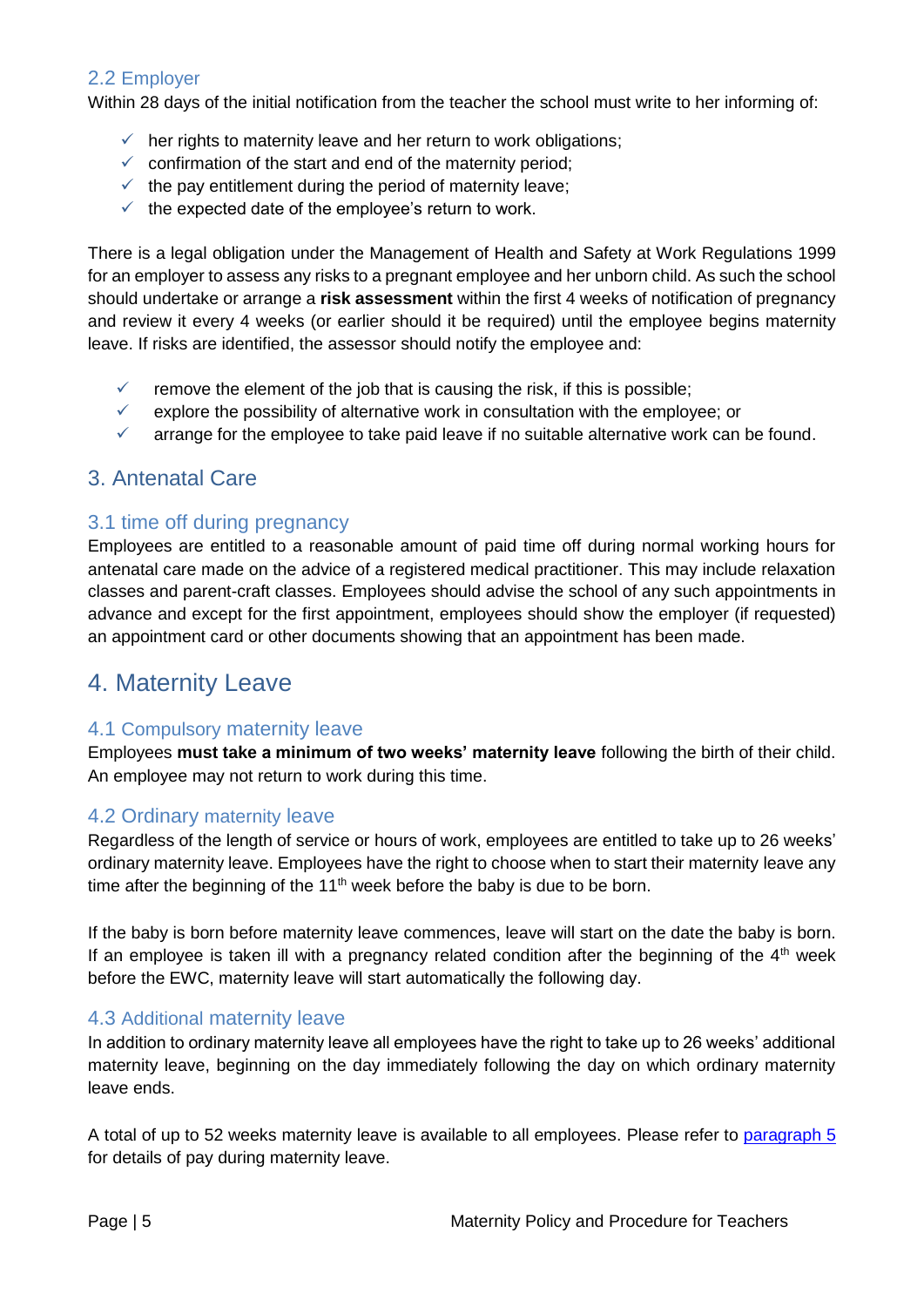#### <span id="page-5-0"></span>4.4 Contact during maternity leave

The Academy Lead will ensure that arrangements are made for keeping in touch with the teacher during their leave. The amount of contact will be dependent upon the wishes of the employee; however, the trust reserves the right in any event to maintain reasonable contact with the employee from time to time during maternity leave. Reasonable contact may be to:

- $\checkmark$  discuss the employee's plans to return to work;
- $\checkmark$  discuss any special arrangements to be made, or training to be given, to ease an employee's return to work; and/or
- $\checkmark$  update the teacher on developments at work during their absence.

#### <span id="page-5-1"></span>4.5 Keeping-in-touch (KIT) days

Except during the first two weeks after childbirth, an employee can agree to work, or to attend training, for up to ten days during either ordinary maternity leave or additional maternity leave without bringing the period of maternity leave to an end and without loss of a week's OMP, SMP or MA. These are known as 'keeping-in-touch' (KIT) days. Any work carried out on a day constitutes a day's work for these purposes. Working for part of a day will count as one day. An employee will be paid for any work undertaken and this will usually be at their normal daily rate of pay.

The trust cannot require an employee to carry out any work, and the teacher has no right to undertake any work during their maternity leave. Any work undertaken is entirely a matter for mutual agreement between the trsut and teacher. Any KIT days worked do not extend the period of maternity leave. Once the KIT days have been used up the employee will lose a week's SMP for any week in which they agree to work for the school.

## <span id="page-5-2"></span>5. Maternity Pay

Maternity pay may be made up of the following elements subject to entitlement. Please also refer to [Appendix 2](#page-11-0) (flow chart).

#### <span id="page-5-3"></span>5.1 Statutory Maternity Pay (SMP)

SMP is a statutory entitlement for those employees whose average weekly earnings are not less than the lower earnings limit for National Insurance Contributions *and* who have completed 26 weeks' continuous service with the employer by the end of the 15<sup>th</sup> week before the EWC. SMP is paid by the trust and if eligible, forms part of the Occupational Maternity Pay (OMP).

SMP is treated as income and is therefore subject to deductions for Income Tax, National Insurance and pensions (where applicable). Payment of SMP is **not** conditional on the employee returning to work.

Employees are not entitled to SMP if either of the following apply during the period in which they are being paid SMP:

- $\checkmark$  they start working after the birth of the baby for another employer;
- $\checkmark$  they are taken into legal custody.

It is the employee's responsibility to notify the trust if either of the above events occur in the period in which they are being paid SMP. Any overpayment of SMP will be reclaimed by the trust.

#### <span id="page-5-4"></span>5.2 Maternity Allowance (MA)

Employees who do not meet the eligibility criteria for SMP may be entitled to Maternity Allowance (MA) paid directly by the Department for Work and Pensions (DWP). The trust's payroll provider will issue the employee with a form SMP1 and advise that they apply to the DWP for MA.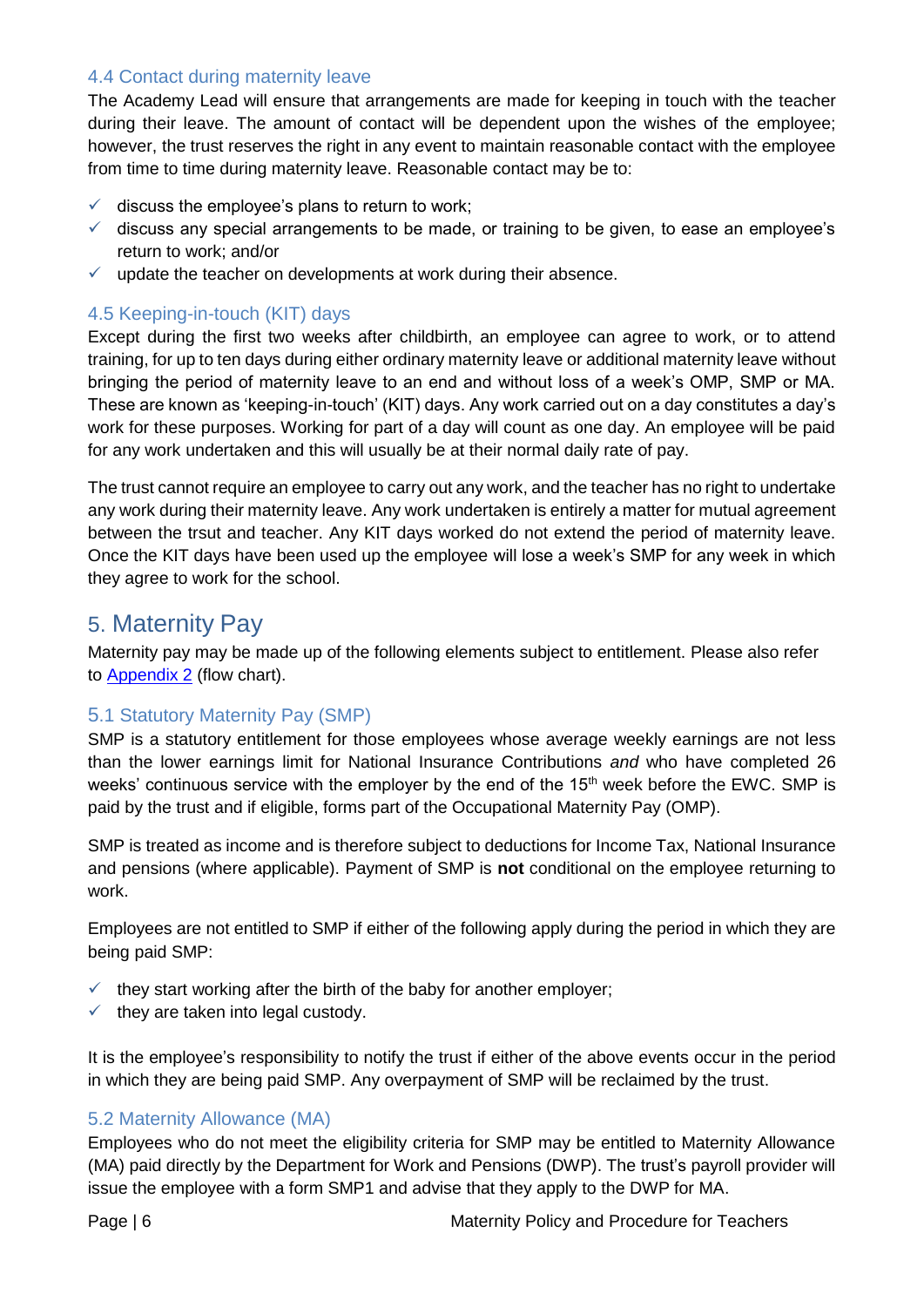#### <span id="page-6-0"></span>5.3 Occupational Maternity Pay (OMP)

OMP is paid to employees who have completed at least one years' continuous service by the  $11<sup>th</sup>$ week before the EWC. (Payment for teachers with less service is limited to SMP or MA only).

Occupational maternity pay is paid as follows:

- a) First four weeks' absence: full pay, offset against any payment made by the way of SMP or MA;
- b) Next two weeks' absence: 9/10ths of a week's pay, offset against any payments made by way of SMP or MA;
- c) Next 12 weeks' absence: half pay without deductions for SMP or MA except by the extent to which combined OMP pay and SMP or MA exceeds full pay;
- d) Next 21 weeks' absence: SMP or MA entitlement only;
- e) Any remaining period of absence will be without pay.

For the purpose of this scheme, a week's pay is treated as the amount payable to the employee under the contract of employment. If there are significant variations in the employee's salary, the average salary over the 12 weeks preceding the date of absence will be treated as a week's salary.

**OMP is subject to an employee returning to work for a period of 13 weeks** following maternity leave. If the employee does not return to work for the required period, she is required to refund the OMP after the first 6 weeks of the maternity leave. SMP or MA is not refundable, even if the employee does not return to work.

If the teacher is unsure whether they will be returning to work following maternity leave, they can request that the trust's payroll provider withhold the refundable OMP element of maternity pay. If the employee subsequently returns to work for the qualifying period, they will receive the OMP due to them.

Where the trust agrees, a full-time employee may return to work on a part-time basis for a period which equates to 13 weeks' full-time service. Similarly, where the trust agrees, a part-time employee may return to work on a different part-time basis for a period which equates to 13 weeks' part-time service relating to her previous contract.

The 13 week period (or part-time equivalent) starts from the date the employee actually returns to work or the date during the school holiday on which the employee has notified the trust in writing that she is available to work, provided she actually returns to duty on the first day after the period of closure.

#### <span id="page-6-1"></span>5.4 Pensions

If an employee is receiving contractual or statutory pay, they will continue to accrue pension benefits. If they are not receiving any pay, they will become a deferred member of the Scheme. For more information please contact [http://www.teacherspensions.co.uk](http://www.teacherspensions.co.uk/)

#### <span id="page-6-2"></span>5.5 Salary Sacrifice

Employees who have sacrificed salary in return for benefits (e.g. childcare vouchers) may wish to review the arrangements in advance of their maternity leave. Advice should be sought from the trust's payroll provider or the benefit provider at the earliest opportunity.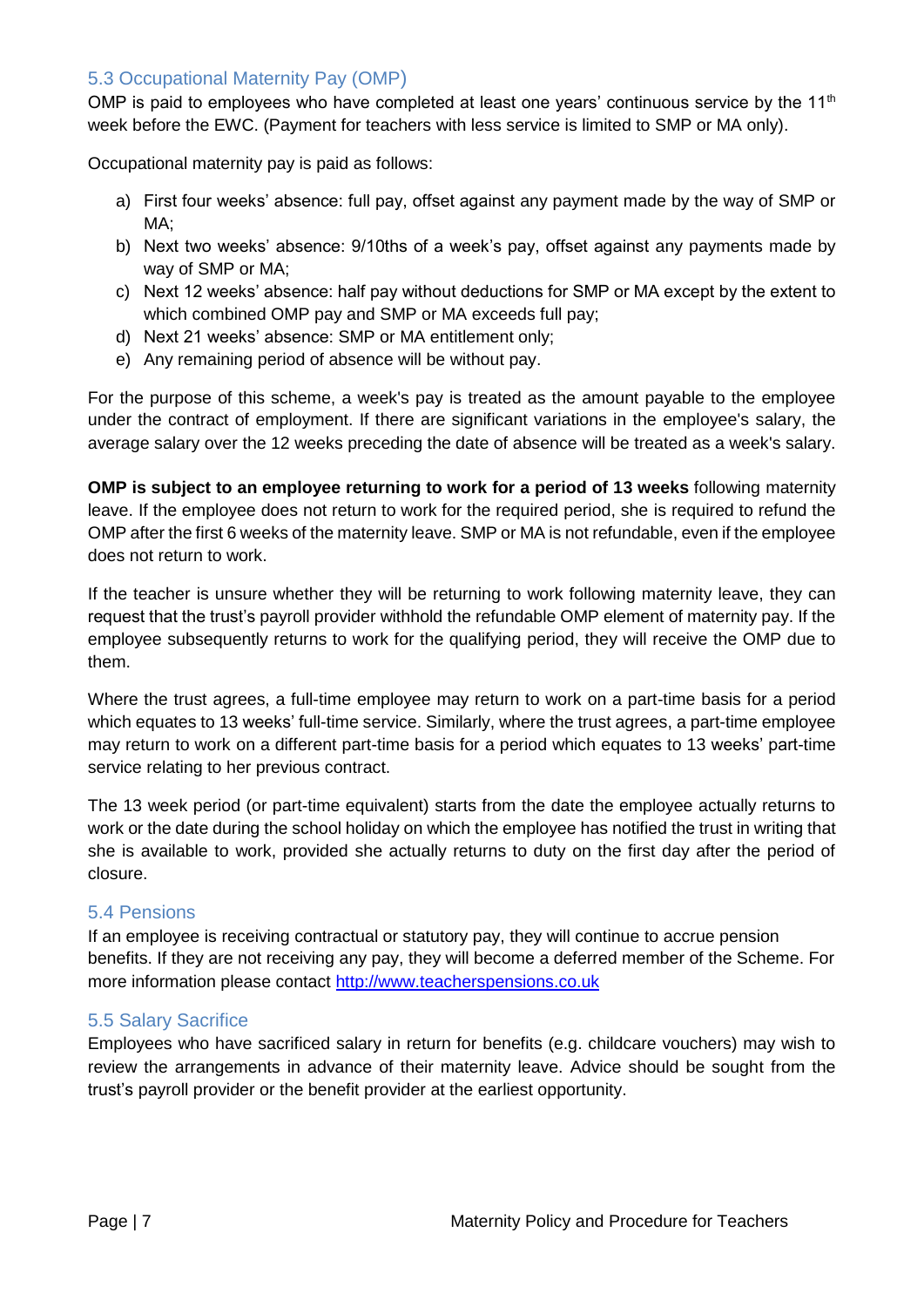# <span id="page-7-0"></span>6. Returning to Work

#### <span id="page-7-1"></span>6.1 Returning after Ordinary Maternity Leave (OML)

After ordinary maternity leave, the teacher is entitled to return to the job in which she was employed under her original contract of employment.

If an employee fails to return to work on the expected date after OML due to illness, please refer to [section 7.1.](#page-8-1)

#### <span id="page-7-2"></span>6.2 Returning after Additional Maternity Leave (AML)

After additional maternity leave, an employee is entitled to return to either the job that she left, or a suitable alternative job, if her original job is no longer available, on terms and conditions no less favourable than those which would have been applicable to her had she not been absent. ('Job', for this purpose, means the nature of the work which she is employed to do and the capacity and place in which she is so employed.).

Where it is not practicable by reasons of redundancy for the employer to permit the employee to return to work in her job as defined in the above paragraph, the employee is entitled to be offered a suitable alternative vacancy, where one exists, provided that the work to be done in that post is suitable to her and appropriate to the circumstances, and that the capacity and place in which she is to be employed and her terms and conditions of employment are not substantially less favourable to her than if she had been able to return to the job in which she was originally employed.

If an employee fails to return to work on the expected date after AML due to illness, please refer to [section 7.1.](#page-8-1)

#### <span id="page-7-3"></span>6.3 Notice Requirements

Before beginning Maternity Leave an employee should be notified of the date of her expected return to work. The employee is not required to give any further notice of her intentions to return on this date. However, if an employee wishes to return early from maternity leave they **must** give 21 days' notice. Where this notice is not given, the employer **may** postpone the return for up to eight weeks from the date when the employee informs the employer of the early return or up to the expected date of return, whichever is sooner.

If the employee does not return on the specified date, their absence may be recorded as unauthorised.

Where an employee is unable to return to work at the end of her period of maternity leave due to sickness, the conditions of the sick pay scheme and the trust's attendance policy will apply. Please refer to [section 7.1](#page-8-1)

#### <span id="page-7-4"></span>6.4 Flexible Working

Employees have the right to request a variation to their contract so that they can work more flexibly and thereby balance their childcare responsibilities with work commitments.

There is no automatic right to return to work following Maternity Leave on an adjusted working pattern, however careful consideration will be given on receipt of a request in accordance with the school's Flexible Working policy.

#### <span id="page-7-5"></span>6.5 Continuous Service

Maternity leave is regarded as continuous service and does not constitute a break in service even when unpaid. Any period of unpaid leave however does not count towards pensionable service in the assessment of retirement benefits.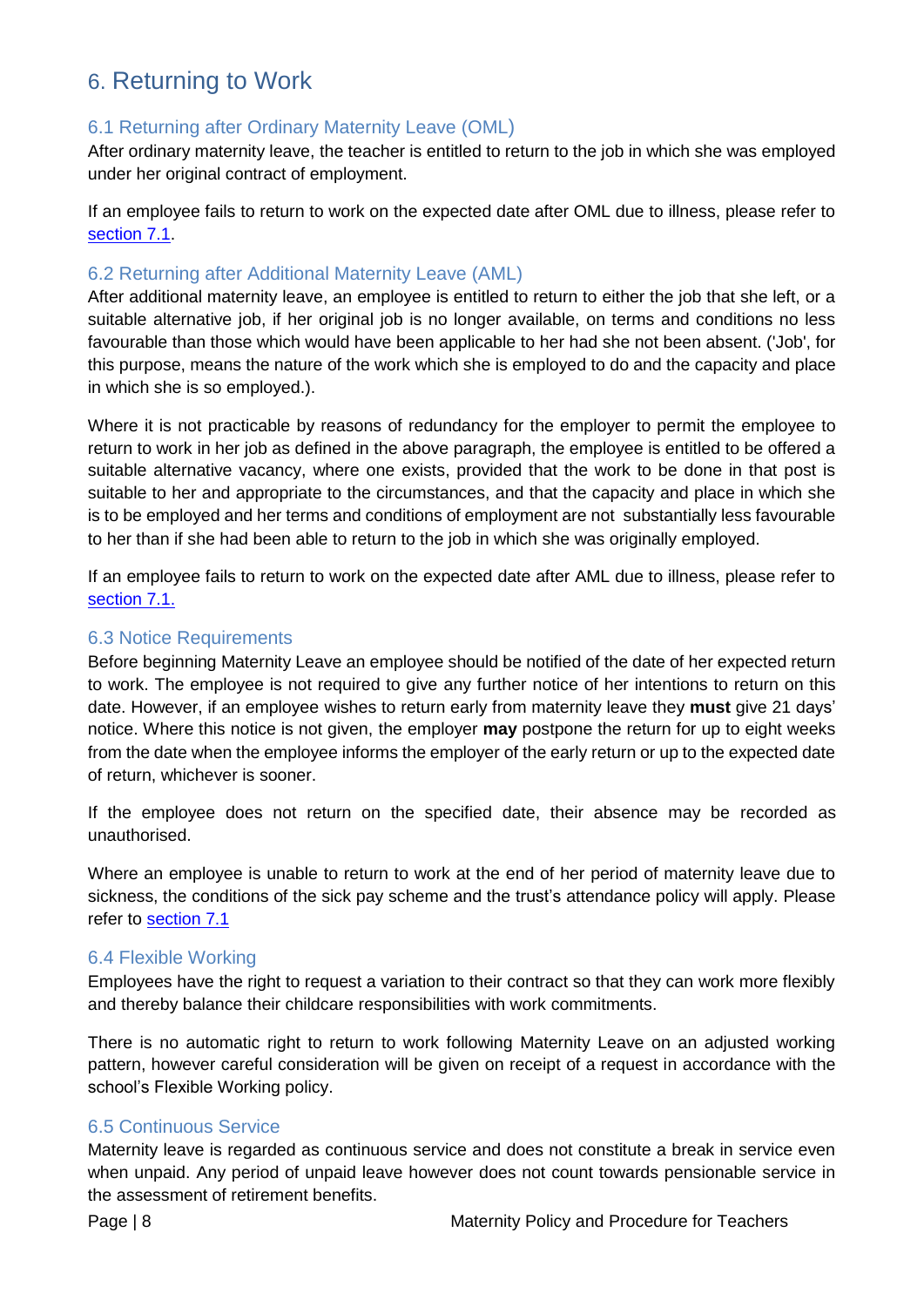During the time that an employee is receiving maternity pay, National Insurance, Income Tax and pension contributions (where applicable) will be deducted from the gross pay.

# <span id="page-8-0"></span>7. Absences

#### <span id="page-8-1"></span>7.1 Sickness

Maternity leave is not taken into account for the calculation of the period of entitlement to sick leave.

If an employee is absent through illness whilst pregnant, they should report this to their specific academy in the usual way. Such absences will be managed through the trust's Attendance Management policy as a supportive measure and pregnancy related absences will not count towards "triggers" for sickness absence. However, employees are absent with a pregnancy related illness, whether wholly or partly, on or after the start of the 4th week before the baby is due, then their maternity leave will start automatically on the following day.

If an employee is absent through illness whilst pregnant and the illness is attributable to the pregnancy, including absence on account of miscarriage, and this occurs outside the period of absence for maternity, it will be treated as ordinary absence on sick leave and shall be subject to the conditions governing sick leave, provided it is covered by a doctor's statement (e.g. Fit note).

If the teacher is unable to return to work on the expected date due to illness, they should report this to the specific academy in the usual way. Full entitlement to SMP has to be paid before Statutory Sick pay (SSP) can start. Absences will then be managed through the School's Attendance Management policy and procedure.

#### <span id="page-8-2"></span>7.2 Other absences

If, in the early months of pregnancy, an employee is advised by an approved medical practitioner to absent herself from work because of the risk of rubella she will be granted leave with full pay. If the advice relates to other potential infections, full sick pay will be allowed, provided that the teacher does not unreasonably refuse to serve in another academy where there is no such undue risk, if requested to do so.

#### <span id="page-8-3"></span>7.3 Fertility Treatment

There is no statutory right to time off to undertake fertility investigations or treatment e.g. in-vitro fertilisation (IVF). This should be requested through the normal processes detailed in the school's Leave of Absence policy for medical appointments.

When embryo transfer occurs it is advisable that the teacher notify the trust that she has had an embryo transfer and may become pregnant. Once an embryo attaches itself inside an employee's body she is legally regarded as pregnant and the provisions of this policy will apply. In these circumstances the employee must inform the trust in writing of confirmation of her pregnancy as detailed in [section 2.1](#page-3-4) of this policy.

#### <span id="page-8-4"></span>7.4 Statutory Annual Leave

Teachers are entitled to 5.6 weeks (28 days) statutory annual leave under the Working Time Regulations and they must be allowed to take this leave outside of their maternity leave. Teachers will accrue statutory annual leave during their maternity absence. Any entitlement to statutory leave will however be offset against periods of school closure. The annual leave year for teachers runs from 1<sup>st</sup> September to 31<sup>st</sup> August. In most cases, therefore, periods of school closure before and after the maternity leave period will more than equal the 28 day annual leave entitlement.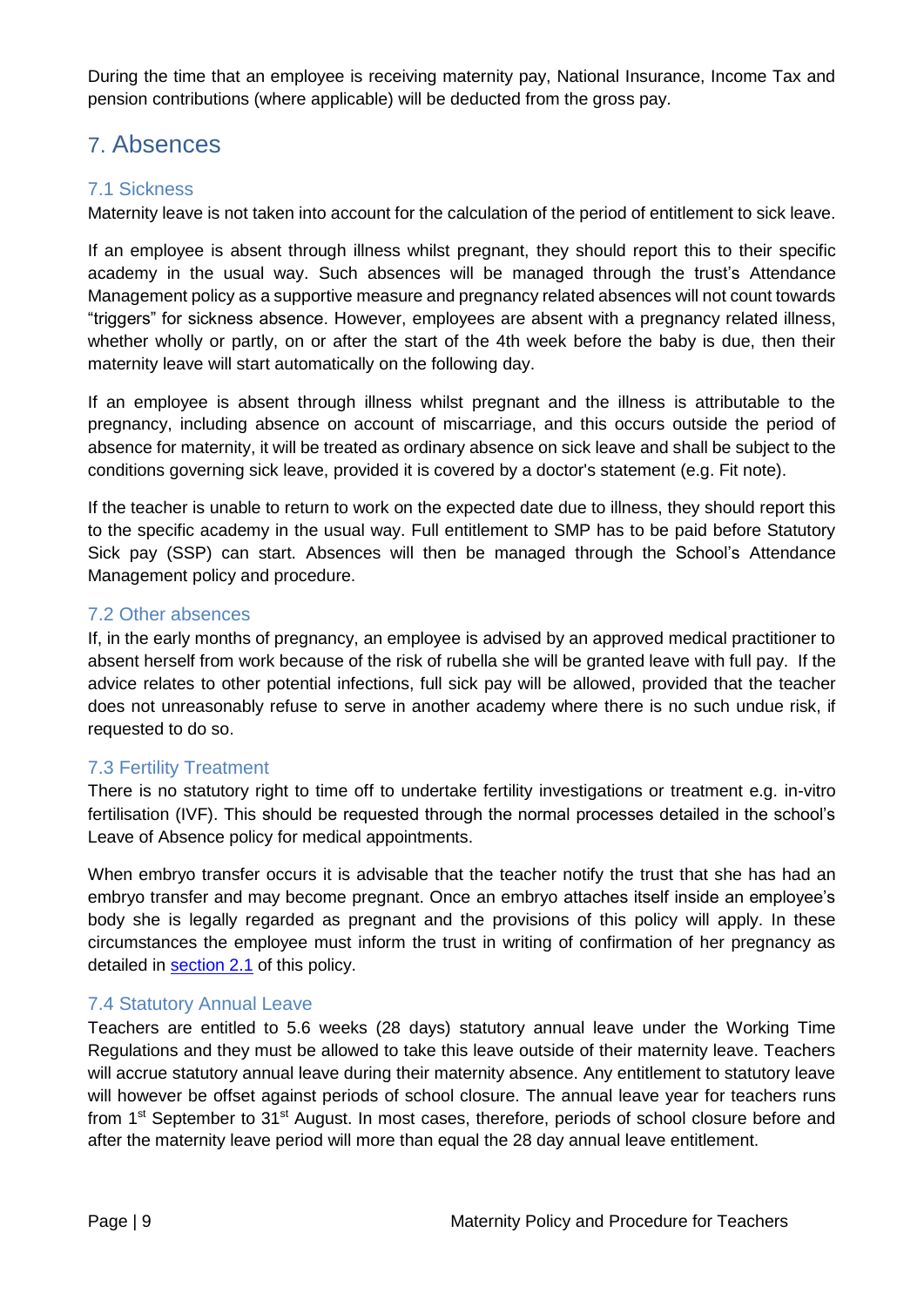If the return from maternity leave is close to the end of the leave year and there is insufficient time to offset any remaining statutory leave this may be carried forward and offset against school closures in the following school year.

## <span id="page-9-0"></span>Further advice

The Academy Lead (or nominee) should seek advice from One Education HR & People if they have any queries about the content or implementation of this policy.

**Notifications of entitlement to pay and leave may be undertaken on behalf of the trust by the trust's payroll provider. The trust will ensure that all relevant documentation is provided in a timely manner to the payroll provider.** 

# <span id="page-9-1"></span>Relevant Associated Policies

- Attendance Management Policy
- Leave of Absence Policy
- Flexible Working Policy
- Shared Parental Leave Policy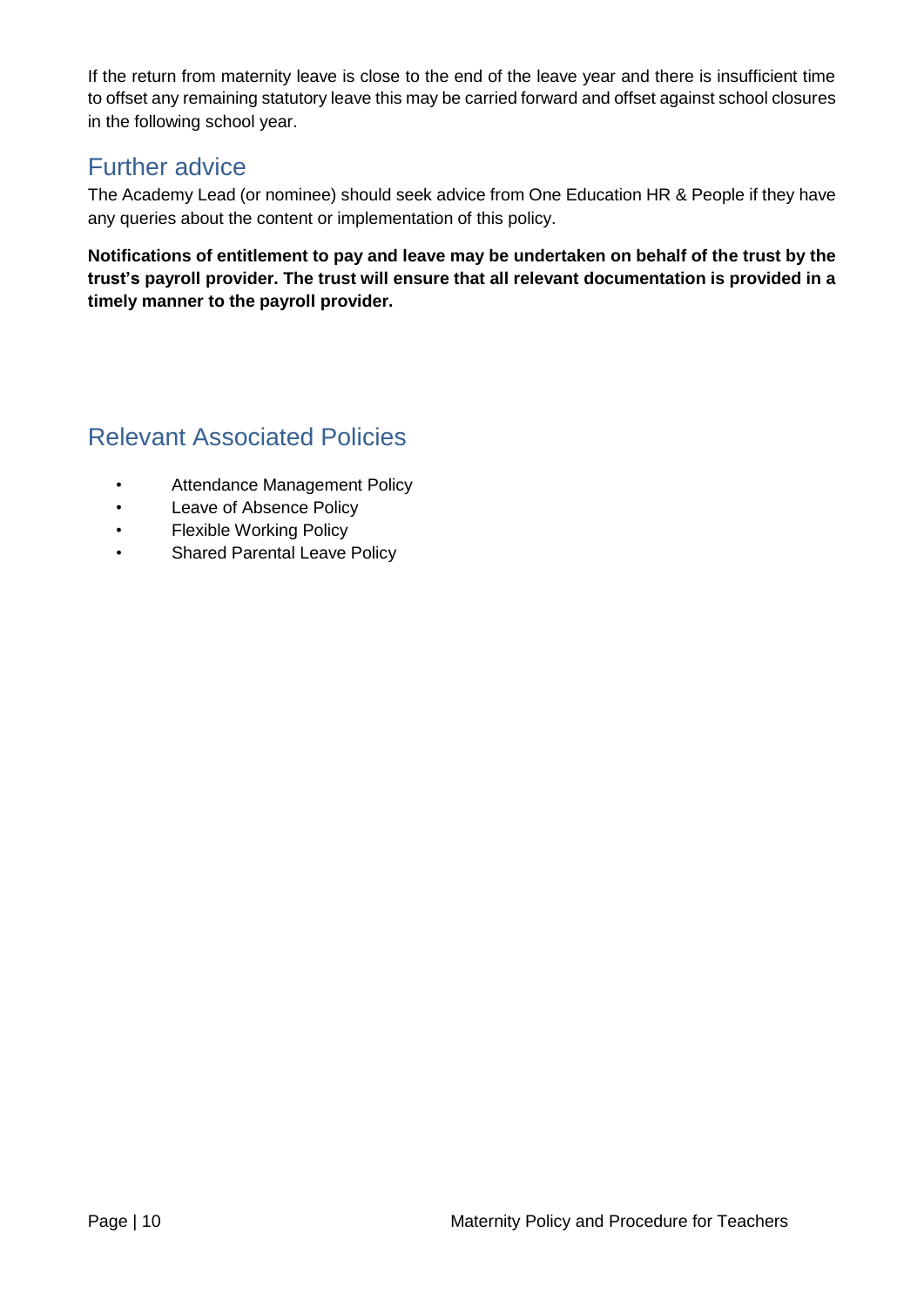# <span id="page-10-0"></span>Appendix 1

# <span id="page-10-1"></span>**Notification of Pregnancy**

| <b>Employee Name</b>                                                                                 |                                                                 |
|------------------------------------------------------------------------------------------------------|-----------------------------------------------------------------|
| <b>Employment Start Date</b>                                                                         |                                                                 |
| <b>Job Title</b>                                                                                     |                                                                 |
| <b>Expected date of Childbirth</b><br>(confirmed by a medical practitioner in writing i.e.<br>MATB1) |                                                                 |
| Expected Week of Childbirth (EWC)<br>(Sunday before the expected date of childbirth)                 |                                                                 |
| MATB1 form Attached to this Notification?<br>If not, when will this be supplied?                     | <b>YES</b><br><b>NO</b><br>$\prime$<br>Date MATB1 to be issued: |
| Requested maternity leave start date                                                                 |                                                                 |
| Do you intend to take the full 52 weeks maternity<br>leave                                           | YES / NO                                                        |
| If the answer is NO to the above, your requested<br>maternity leave end date                         |                                                                 |
| Any other information that the school may need to<br>know regarding your pregnancy                   |                                                                 |

Date:

Signed: